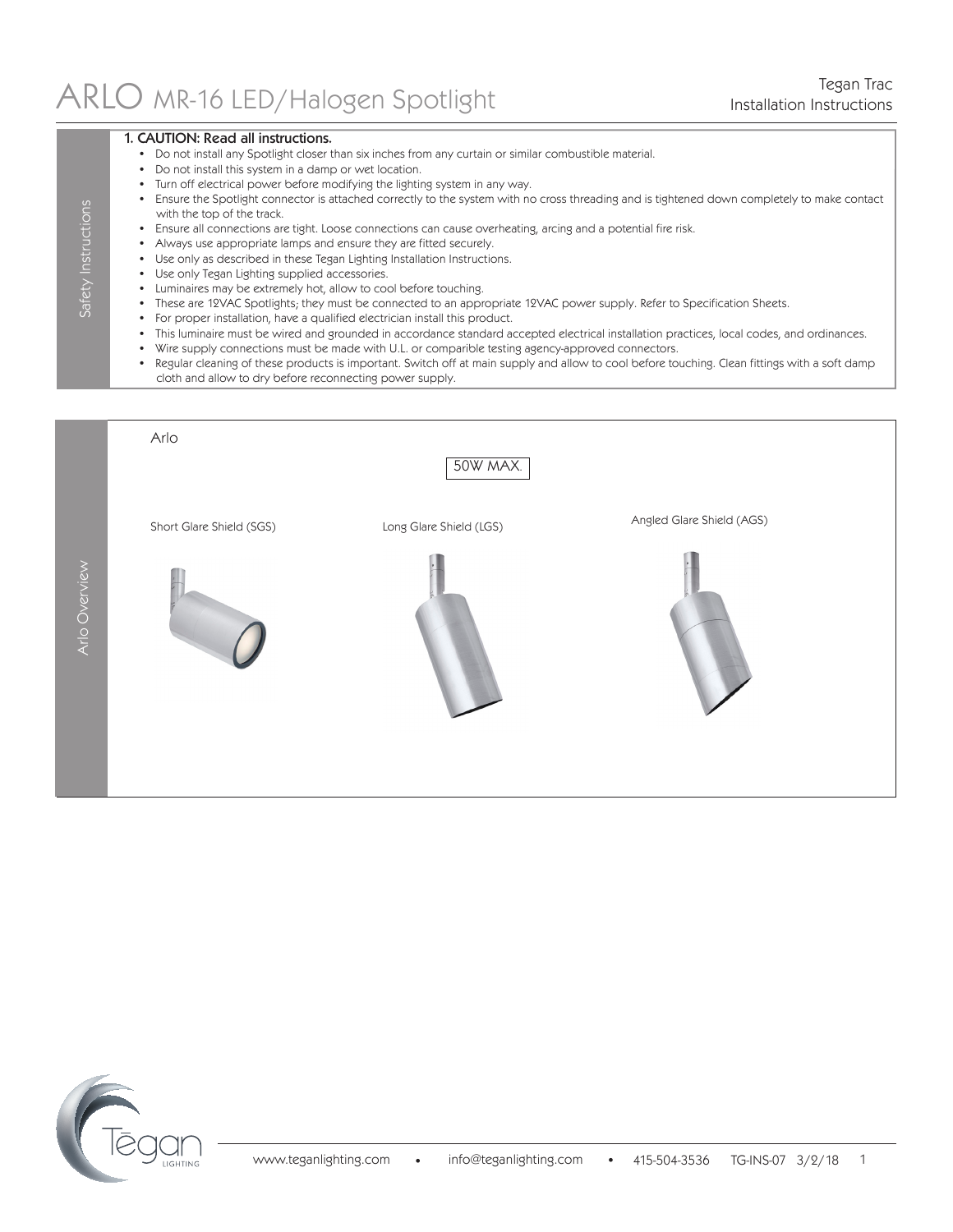# Tegan Trac ARLO MR-16 LED/Halogen Spotlight Installation Instructions



#### Changing the MR-16 Lamp

CAUTION lamp and lamp housing may be extremely hot. Allow to cool before touching.

- 1. Twist Glare Shield counterclockwise and remove.
- 2. Install lamp, ensuring it is connected securely. Use a LED or Halogen MR-16 bi-pin lamp; 50W MAX. Lamp by others.
- 3. To reattach Shield, twist clockwise until secure.